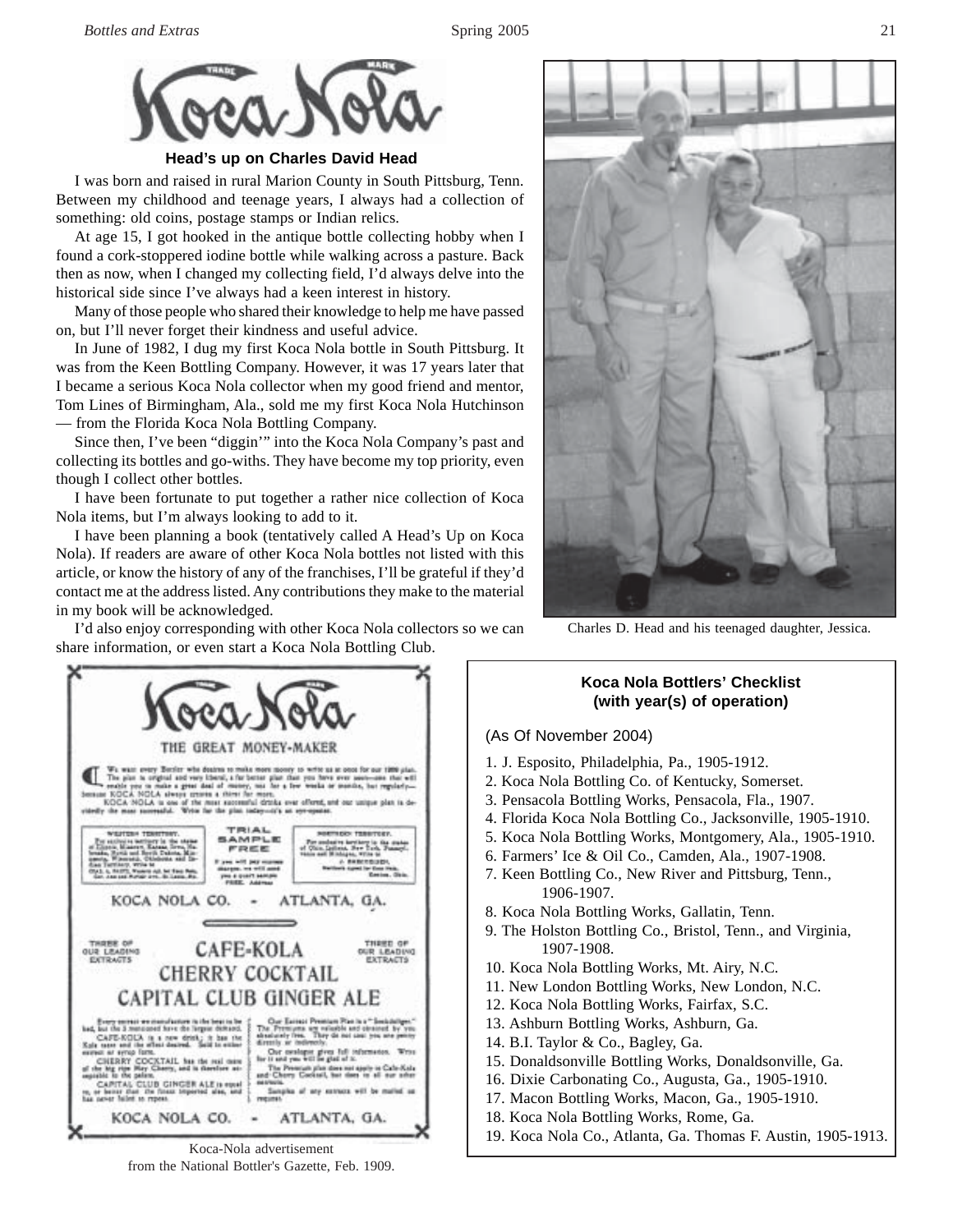### **Koca Nola value guide**

CODE: ABM (automatic bottle machine). BIMAL (blown in mold, applied lip (or top).

KN1: J. ESPOSITO / KOCA NOLA / 312 & 314 WASHINGTON AVE. / PHILADA. aqua Hutchinson circa 1905. Rare. Value \$150 to \$300.

KN2: J. ESPOSITO / KOCA NOLA / 312 & 314 WASHINGTON AVE. / PHILADA. citron Hutchinson circa 1906. Very rare. Value \$1,200 to \$3,000.

KN3: "JE" monogram on shoulder. J. ESPOSITO / KOCA NOLA / 7 FLUID OZ. / PHILA., PA. Bimal oval slug plate, teal crown top. Rare. Value \$50 to \$75.

KN4: "JE" monogram on shoulder. 7 FLUID OZ. / KOCA NOLA REGISTERED / PHILA., PA. Bimal aqua crown top. Scarce. Value \$30 to \$50.

KN5: "JE" monogram on shoulder. KOCA

NOLA / REGISTERED PHILA., PA. ABM amber crown top. Scarce. Value \$30 to \$110.

KN6: "JE" monogram on base. KOCA NOLA / REGISTERED PHILA., PA. ABM amber crown top. Scarce. Value \$30 to \$110.

KN7: "JE" monogram on base. KOCA NOLA / THIS BOTTLE NEVER SOLD. ABM aqua crown top. Scarce. Value \$20 to \$50.

KN8: J. ESPOSITO / KOCA NOLA (in script) / 312 & 314 WASHINGTON AVE. / PHILA., PA. / REGISTERED 7-1/2 FLUID OZ. ABM clear crown top. Rare. Value \$40 to \$65.

KN14: KOCA NOLA BOTTLING CO. OF KENTUCKY / KOCA NOLA / SOMERSET, KY. BIMAL round slug plate amber crown top. Very rare. Value \$85 to \$150.

KN17: PENSACOLA BOTTLING WORKS / KOCA NOLA (in script) / PENSACOLA, FLA. BIMAL round slug plate teal crown top. Scarce. Value \$80 to \$125.

KN20: FLORIDA BOTTLING CO. / KOCA NOLA. Round slug plate, mug base, aqua Hutchinson. Scarce. Value \$150 to \$300.

KN21: FLORIDA BOTTLING CO. / KOCA NOLA. BIMAL round slug plate aqua crown top. Scarce. Value \$40 to \$65.

KN22: FLORIDA BOTTLING CO. / KOCA NOLA (in script). BIMAL round slug plate clear crown top. May be one of a kind. Rare: Value \$60 to \$125.

KN24: FARMERS' ICE AND OIL CO. / KOCA NOLA (in script) / CAMDEN, ALA. BIMAL oval slug plate, clear crown top. May be one of a kind. Very rare. Value \$\$125 to \$175.



**From Left to Right:** KN2: Example of the rare citron-colored Hutchinson Koca-Nola from the J. Esposito Company in Philadelphia. KN17: The Pensacola Bottling Works crown top. KN20: The scarce Hutchinson used by the Florida Koca-Nola Bottling Co. KN21: Aqua example of the Florida Koca-Nola Bottling Co. crown top.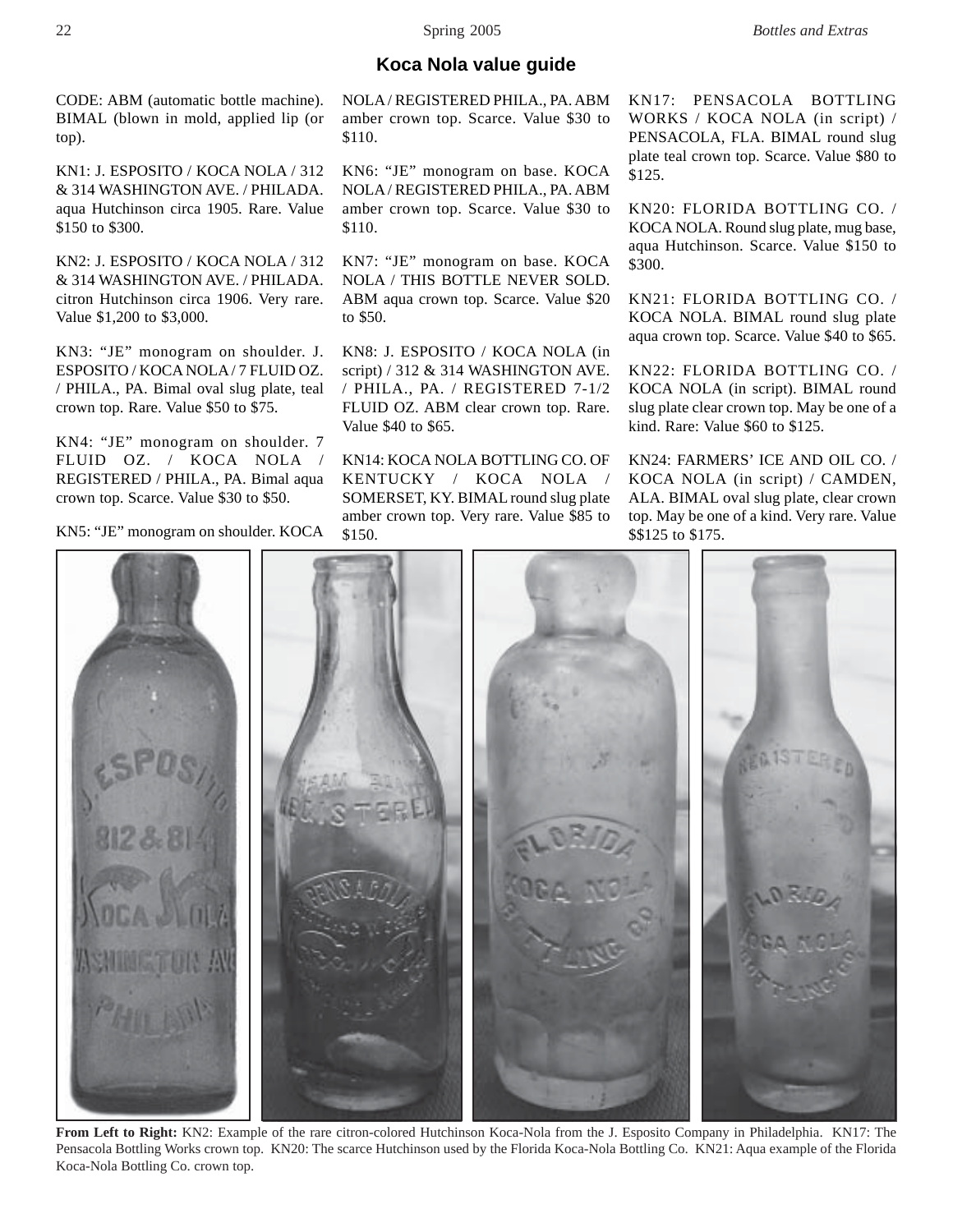KN25: MONTGOMERY BOTTLING WORKS / KOCA NOLA (in script) / MONTGOMERY, ALA. BIMAL round slug plate clear crown top. Very rare: \$80 to \$125.

KN28: KEEN BOTTLING COMPANY / KOCA NOLA (in script) / NEW RIVER AND / SOUTH PITTSBURG, TENN. BIMAL round slug plate amber crown top. Very rare. Value \$300 to \$400.

KN29: KOCA NOLA BOTTLING CO. / KOCA NOLA (in script) / GALLATIN, TENN. BIMAL oval slug plate amber crown top. Very rare. Value \$125 to \$175.

KN31: KOCA NOLA (in script, no company or town). BIMAL round slug plate clear and aqua crown tops. Common. Value \$20 to \$40.

KN34: KOCA NOLA BOTTLING WORKS / KOCA NOLA (in script). MT. AIRY, N.C. BIMAL round slug plate clear crown top. Very rare. Value \$100 to \$150.

KN35: NEW LONDON BOTTLING WORKS / KOCA NOLA (in script) / NEW LONDON, N.C. BIMAL round slug plate clear crown top. May be one of a kind. Value \$125 to \$175.

KN38: KOCA NOLA (in script) / FAIRFAX, S.C. BIMAL round slug plate clear crown top. May be one of a kind. Value \$125 to \$175.

KN41: ASHBURN BOTTLING WORKS / KOCA NOLA (in script) / ASHBURN, GA. BIMAL round slug plate clear and amber crown tops. Rare. Value \$75 to \$125.

KN42: B.I. TAYLOR & CO. / KOCA NOLA (in script) / BAGLEY, GA. BIMAL round slug plate clear crown top. Very rare. Value \$125 to \$175.

KN43: DONALDSONVILLE BOTTLING WORKS / KACONOLA DONALDSONVILLE, GA. BIMAL round slug plate clear crown top. Very rare. Value \$125 to \$175.

KN47: MACON BOTTLING WORKS / KOCA NOLA (in script) / MACON, GA. Round slug plate, mug base, clear Hutchinson. Rare. Value \$500 to \$650.

KN48: MACON BOTTLING WORKS / KOCA NOLA (in script) / MACON, GA. BIMAL round slug plate clear crown top. Scarce. Value \$30 to \$60.

KN51: KOCA NOLA BOTTLING WORKS / KOCA NOLA (in script) / Rome, Ga. (small letters). BIMAL round slug plate clear crown top. Common. Value \$30 to \$60.

KN52: KOCA NOLA BOTTLING WORKS / KOCA NOLA (in script) / ROME, GA. (large letters). BIMAL round slug plate clear crown top. Comma. Value \$30 to \$60.

KN55: KOCA NOLA CO. / KOCA NOLA (in script) / ATLANTA, GA. Round slug plate, mug base, clear Hutchinson. Very rare. Value \$550 to \$650.

KN56: KOCA NOLA CO. / KOCA NOLA (in script) / ATLANTA, GA. BIMAL round slug plate clear crown top. Common. Value \$20 to \$40.

KN57: KOCA NOLA CO. / KOCA NOLA (in script) / ATLANTA, GA. BIMAL round slug plate clear crown top (tall variant of KN56). Scarce. Value \$30 to \$60.

KN58: KOCA NOLA CO. / KOCA NOLA (in script) / ATLANTA. GA. BIMAL round slug plate aqua crown top. Common. Value \$20 to \$40.

KN59: KOCA NOLA CO. / KOCA NOLA (in script, extended K  $\&$  N) / ATLANTA, GA. BIMAL round slug plate aqua crown top. Common. Value \$20 to \$40.

KN62: KOCA NOLA CO. / KOCA NOLA / ATLANTA, GA. Embossed 1-gallon syrup jug in either clear glass or ceramics. Not authenticated. Value \$150 to \$300.



**From Left to Right:** KN22: Clear example of Florida Koca-Nola Bottling Co. KN25: Close-up of the Koca-Nola Bottling Works bottle from Montgomery, Ala. KN28: Close-up of embossing on amber New River and South Pittsburg, Tenn. bottle. KN47: Clear Macon Bottling Works Hutchinson, another scarse Georgia Koca-Nola.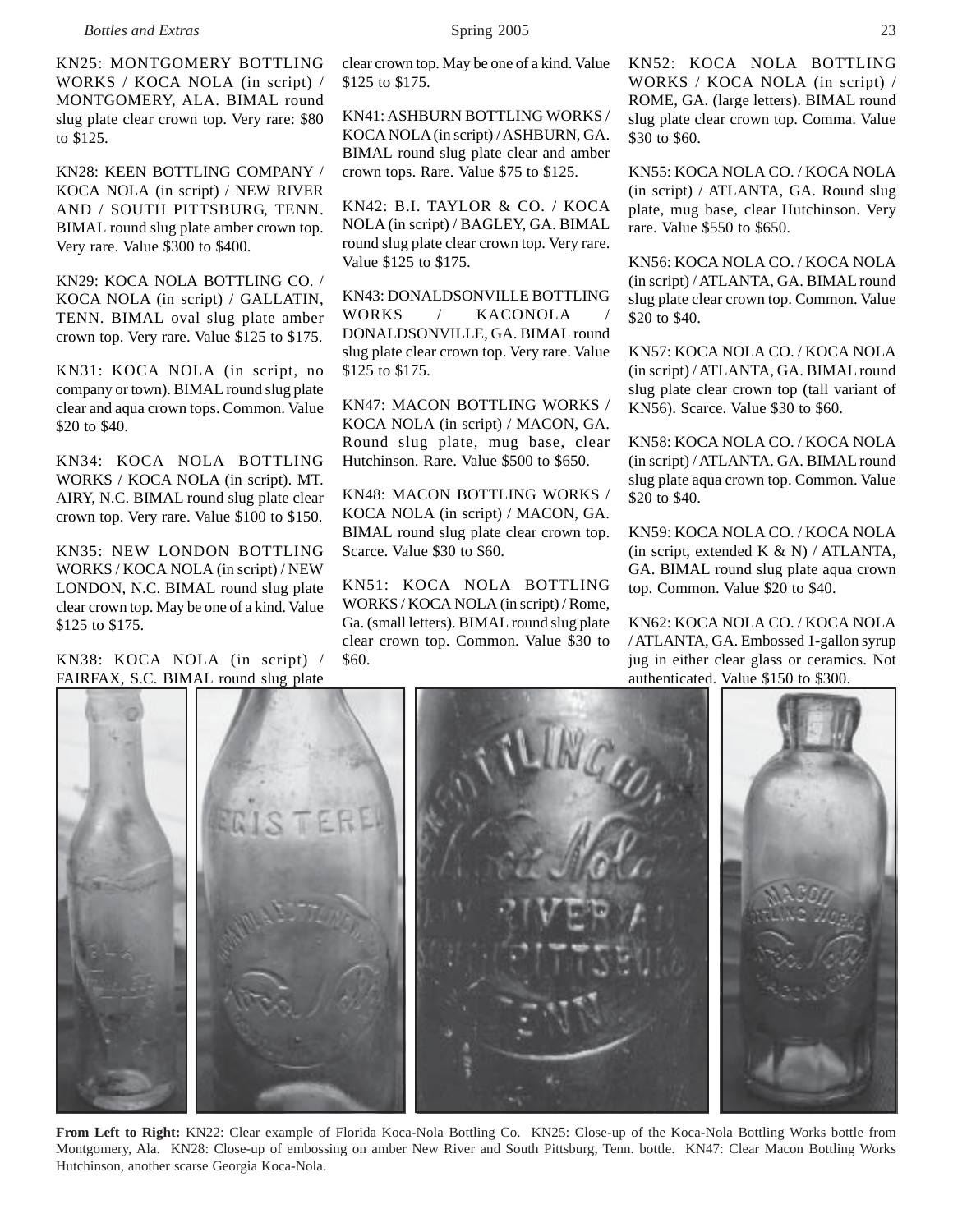**DRINK** 

OZ POOK

L

Δ

A BOTTLING<br>A BOTTLING

**BRANK** 2002

Photons

Phone

KN71: KOCA NOLA CALENDAR. Very rare. Value (in fine condition or better) \$1,200 to \$2,000.

KN72: BOTTLE LABEL. Common. DELICIOUS / DOPELESS / KOCA NOLA / THE GREAT TONIC DRINK. (Beware of reproductions). Value (if genuine and in fine or better condition) \$30 to \$60.

KN73: COMPLIMENTS OF THE KOCA NOLA CO., ATLANTA, GA. WOODEN THERMOMETER. Very rare. Value \$1,000 to \$1,500.

KN74: COMPLIMENTS OF THE KOCA NOLA CO., ATLANTA, GA. CELLULOID WATCH FOB. Very rare. Value in fine or better condition \$600 to \$750.

KN75: COMPLIEMENTS OF THE KOCA NOLA CO., ATLANTA, GA. CELLULOID MATCH SAFE. Very rare. Value in fine or better condition \$600 to \$750.

KN76: COMPLIMENTS OF THE KOCA NOLA CO., ATLANTA, GA. LADIES' POWDER BOX. May be one of a kind. Value \$700 to \$850.

MISCELLANEOUS PAPER ITEMS (letterheads, billheads, advertisements). Value \$5 to \$50.



**KN72**





**KN76:** Shown closed and open.